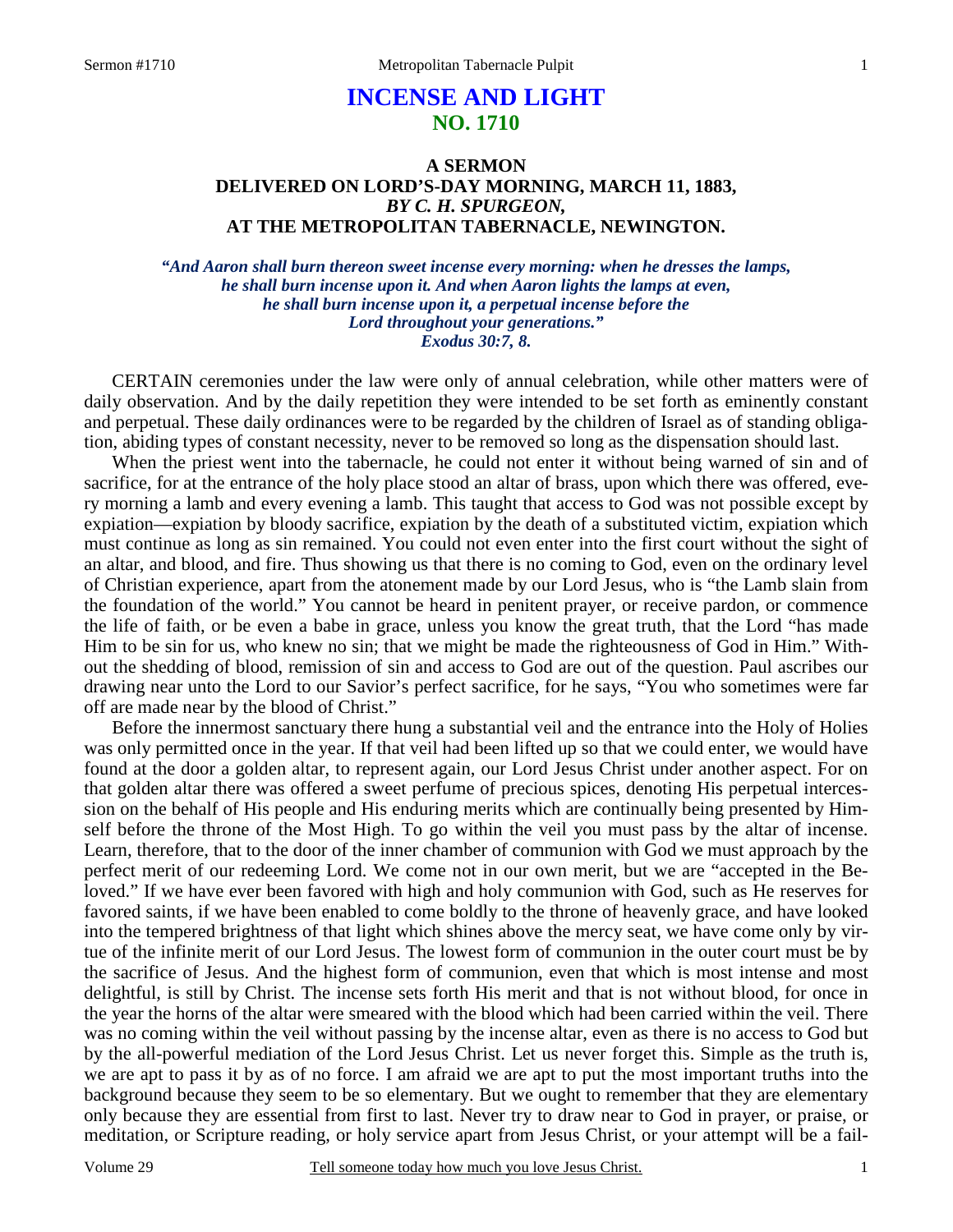ure. Through the wall of fire which surrounds the throne, you can only pass by way of the one door, namely, the body and blood of our great Mediator, Sacrifice and Substitute. Is not that door sufficient? Why should we climb up some other way? If I am very heavy of heart, do not let me try to raise my spirits and so come in the power of human courage. But let me come just as I am, made bold through Him whose comforts delight my soul. If I feel that I have been sinning, do not let me try to get rid of my sin by some other process, and then draw near to God. But let me come, sinner as I am, in the name of the sinner's Savior, and so draw near to God, having washed my robes and made them white in the blood of the Lamb. Jesus says, "I am the way," why should we seek another? Have nothing to do with an absolute God, only deal with Him through a mediator, and keep to that way, for no man comes unto the Father but by the Lord Jesus. Oh, you most experienced and privileged ones, take good note of the golden altar, and whenever you approach the mercy seat, let the cloud of its incense cover you and perfume your prayers.

 Hard by the golden altar, which was nearest to the Holy of Holies, stood the golden candlestick with its seven branches. These two instructive types were set near each other for a purpose which I would open up today. This candlestick was a matter of daily ordinance as much as the bronze altar of sacrifice, or the golden altar of incense. It was for continual use and was therefore dressed twice each day. We have a continual need of the precious atonement of Christ, of the intercession of Christ, and of the light of God's Holy Spirit. These are not things for once in a year, these are matters for every day and all day, and therefore they were attended to both at morning and at evening, as if to shut in all the hours of the day within two golden doors. Every morning had its lamb, its burning incense, and its lighted lamp, and the same pertained to every evening all the year round. Thus all days were fringed and bordered with this three-fold type. Even as at this time, all our days are sanctified by faith in the effectual expiation, joy in the prevailing intercession, and delight in the clear shining of the Spirit which makes glad all who are in the house.

 This morning I desire to call your attention to the conjunction which was established by the divine law between the burning of the incense and the lighting of the lamps. These two things, being both of daily observance, were attended to at the same moment for reasons worthy of our study.

**I.** And first I call your attention to THE WONDERFUL COOPERATION BETWEEN THE IN-TERCESSION OF CHRIST FOR US AND THE WORK OF THE HOLY SPIRIT IN US. See how on the grandest scale the incense of intercession and the lamp of spiritual illumination are set side by side. He whose merit brings us life is in divine alliance with Him who brings us light. Indeed, there is such unity between them that Jesus Himself is said to be a light to lighten the Gentiles, and the glory of His people Israel. The grace of our Lord Jesus Christ brings with it the communion of the Holy Spirit, for the Father has joined them together.

 Note *that we have these both revealed in their fullness at the same time.* When our Lord ascended on high to plead before the throne, the Spirit descended to abide in the Church. After the Lord was taken up, the disciples received the promise of the Father and were illuminated by the Holy Spirit. Jesus our great High Priest presented the sweet savor of His own person and work, before the eternal throne, and then came the Spirit of God as tongues of fire lighting up the sons of men and making them to be as candles of the Lord. Well said the apostle at Pentecost—"This Jesus has God raised up, whereof we all are witnesses. Therefore being exalted by the right hand of God, and having received of the Father the promise of the Holy Spirit, He has shed forth this, which you now see and hear." I say the two come historically together and we must forever connect in our meditations the ascended Savior's intercession and the illumination of the saints by the descended Spirit.

 Now, as they were connected historically, so are they *continually connected as a matter of fact*. At this day it is as it was at Pentecost. Our Lord has not ceased to intercede, and the Spirit has not ceased to illuminate. Herein lies our hope for our own eternal salvation, in the ceaseless plea and the quenchless light. For the working out of that which God is working in us, both to will and to do of His own good pleasure, we have these two guarantees and helps—the Savior praying and the Spirit shining. Jesus is pleading, and therefore our faith fails not when Satan sifts us as wheat. The Spirit is working, and therefore the light of our faith is sustained by secret mystic oil which prevents the enemy from putting it out. This is also our two-fold confidence when we go forth into the world to preach the gospel. Unto the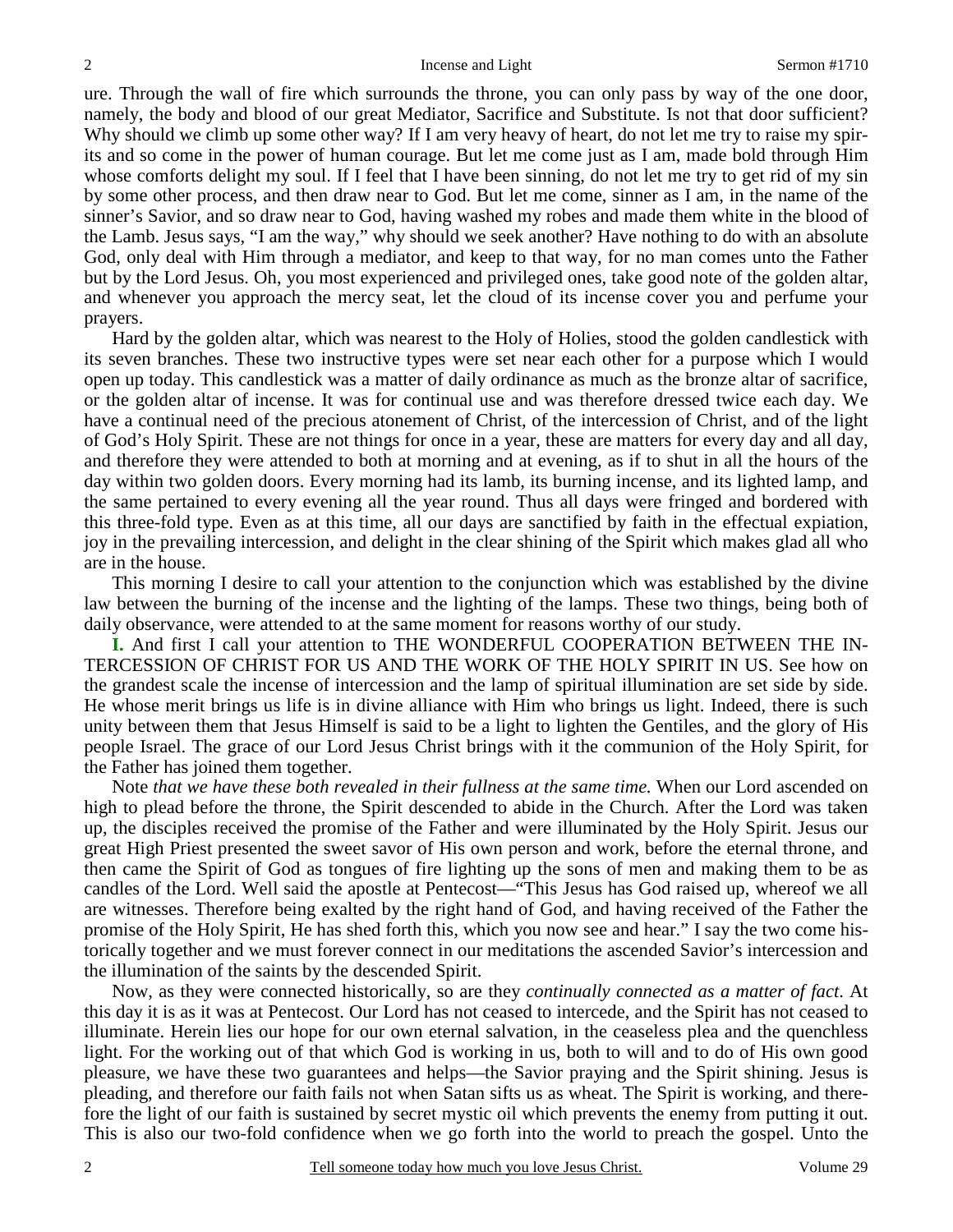#### Sermon #1710 Incense and Light 3

Lord Jesus all power is given in heaven and in earth, and He is "able to save to the uttermost them that come unto God by Him, seeing He ever lives to make intercession for them." The Church of God must succeed in her mission because her errand is the object of the continual prayers of her living Lord. But she has her second help, namely the Comforter, who abides with us and goes forth with the word that we preach, making it potent for the conversion of the sons of men. We have the incense of Christ's merit pleading with God, and the light of God's Spirit pleading with men. We have Christ as an advocate with God, and the Holy Spirit as an advocate with men. What more is needed? What joy and confidence we ought to feel in the work of the Lord since Jesus is pleading and the Spirit is striving at the same time, the incense rising, filling earth and heaven with its sweetness, and the Spirit brightly shining to the comfort and delight of those who go forth into the darkness with the name of Jesus on their lips. Joy to those who sit in darkness and in the valley of the shadow of death, for even for them is this seven-fold light shining. And to their dank, pestilential abodes there comes the healing breath of sweet perfume from the Redeemer's merits.

 Furthermore, this conjunction, as it is a matter of history, and as it is continuous*, will always be seen by us, personally, when our prayer is the effectual fervent prayer of a righteous man* that avails much. It needs the Trinity to make a Christian; it needs the Trinity to make a Christian prayer. The Father must hear us, else of what use are our cries? But the ordained Mediator must also stand between us and the Father, presenting His merit like the smoke of sweet incense, or else our prayer can never be accepted of God. And to come down closer to ourselves, the Spirit of God must also help our infirmities, for we know not what we should pray for as we ought. So that whenever we pray we must have these two in happy conjunction, intercession and enlightenment, incense and light. My prayer as my own prayer is a poor, vain, defiled thing unless Jesus perfumes it. And it is a poor, dark, blind thing unless the Spirit of God has enlightened it. The Holy Spirit teaches us what to pray for, and how to order our words aright. In His light we see light. We are in the dark till He shines like the golden candlestick, and enables us to see our own need and the fullness of God's grace. It is His light that makes our heart to see the Lord in prayer, so that we seek the Lord by the light of His own Spirit. When prayer is the work of the Spirit in the heart we are absolutely certain that it must succeed, because the Spirit makes intercession in the saints according to the will of God. The Holy Spirit is one with the Father, and He is most truly God, so that whatever He prompts us to pray for is the same thing which the Father has already decreed and eternally determined to bestow. Our wishes and desires might never succeed with God if they were that and no more, for our thoughts are not His thoughts, neither are our ways His ways. But the thoughts and purposes of God, when these are photographed upon our spirit by the Holy Spirit, are the pictures of that which is assuredly to be, the prophecy of the determinate purpose and foreknowledge of God. What is written in yon sealed book, upon which no human eye can gaze, is transcribed and written by the Spirit of God upon our hearts, and thus we pray for that very thing which God designs to give. There is an assured certainty of success to the prayer that is made in the power of the Spirit of God. While praying in the Holy Spirit we have the petition which we have asked of the Lord.

 But then there is our second comfort that Jesus stands ready to take every prayer of ours, however imperfect in knowledge, however feeble in expression, however marred with sorrow, and He presents the purified and perfected prayer with His own merit and it is sure to speed. The sins of our holy things are seldom absent, and therefore the constant need that we have an Advocate. Blessed be God for that inspired word, "If any man sin, we have an advocate with the Father, Jesus Christ the righteous." True prayer is the offering to God of the merit of the Lord Jesus, and therefore it must be accepted. What can be refused to merit such as His? True prayer is presented always by the Lord Jesus, and therefore, again, its certainty of efficacy. How can the Father deny anything to the Well-beloved? It is written in the book of the Revelation—"And another angel came and stood at the altar, having a golden censer; and there was given unto him much incense, that he should offer it with the prayers of all saints upon the golden altar which was before the throne. And the smoke of the incense, which came with the prayers of the saints, ascended up before God out of the angel's hand." Can we doubt the success of prayers presented by the angel of the covenant? Assuredly not. There is such excess of perfection in Christ that it covers all our imperfection. There is such delicious sweetness in Christ to the Father that it effectually destroys the ill savor of anything that comes from us. And by its power we ourselves become unto God a sweet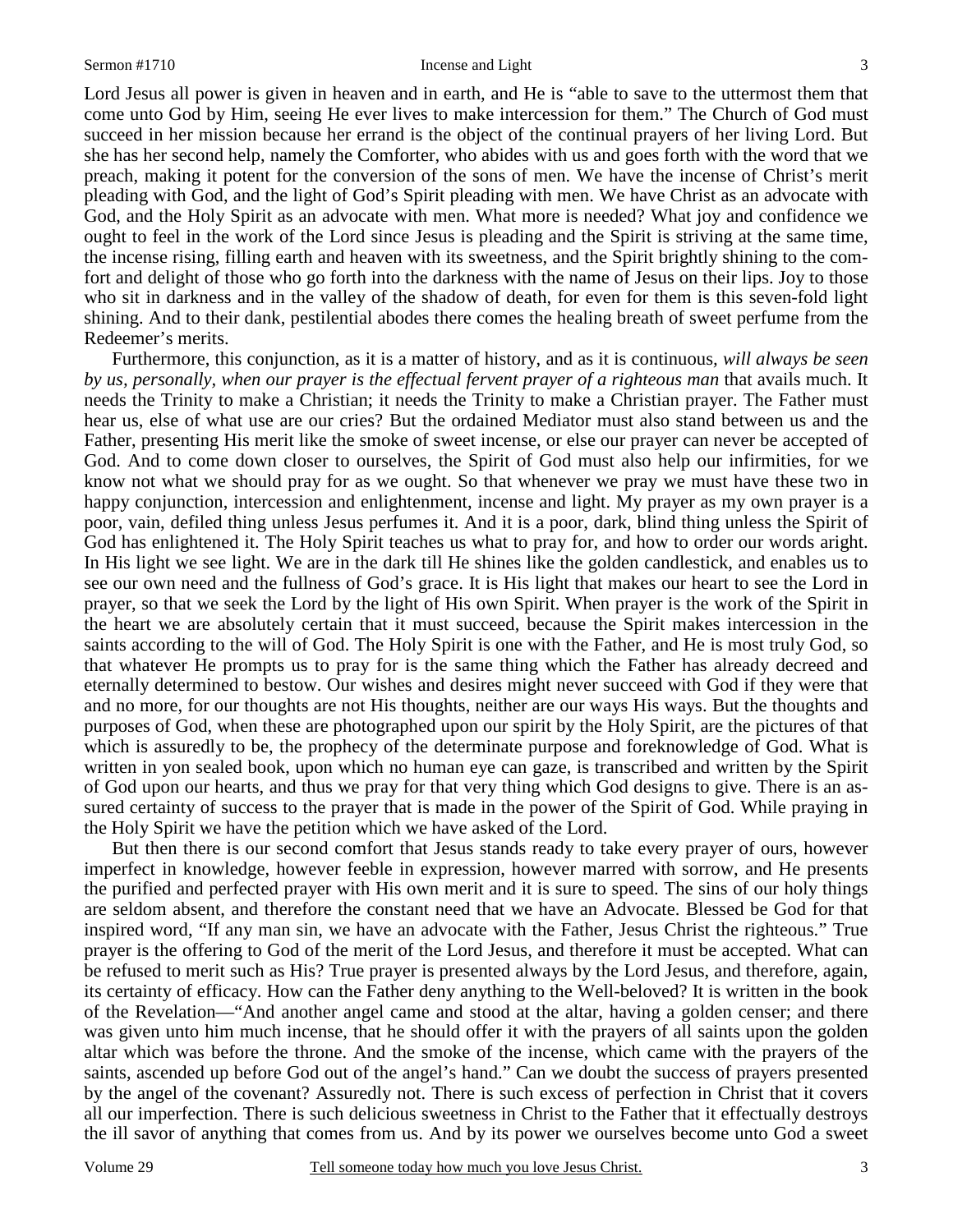savor, and so also are our prayers when they are presented by Jesus Christ. I like to think of the incense, and of the lamp, and best of all, of the two together, for these two enable me to come boldly to the throne of the heavenly grace to obtain mercy and find grace. Acceptance through sweet savor and light through divine teaching, are both mine as my soul waits upon God, with her expectation turned towards Him.

 Nor ought I to pass away from this first head without noting that *in God's drawing near to man* there is the same conjunction of incense and light. If the glory of God were to come forth from between the cherubim, if it should come past the veil to be revealed throughout the world, that glory would pass by these two, the golden altar of incense and the golden lamp of light. I mean this; God can have no dealing with men at all except through the merit of Christ and the light of the Spirit. As for the work of our Lord Jesus, you and I believe in the special substitution of Christ for His elect. What we call, "particular redemption," is held most firmly by us, for we believe that He redeemed us from among men, and that He laid down His life for the sheep. Yet there are many passages of Scripture which speak of the work of Christ as having a universal bearing. He is, "the propitiation for our sins, and not for ours only, but for the sins of the whole world." We are told that, by the grace of God, "He tasted death for every man." Now, the atonement of Christ is many-sided, and may be viewed in very different lights. And while I trust we shall never be shaky about the question of His literal and effectual substitution for His own chosen, whereby He offered for them a most sure, effectual and perfect satisfaction, so that no sin can ever be laid to their charge, yet there is, on the other hand, a general and universal view of His atoning work. God could not have dealt with the world at all in the way of mercy apart from the sacrifice of Christ. The only thing which could have been done with the race of man was to have crushed it out forever if Christ had not stood for them as an interposer. God was in Christ reconciling the world unto Himself. For the sake of the man Christ Jesus God was able to look upon the fallen race in justice, and yet prepare mercy for the guilty. Men owe their lives to the sacrifice of Christ. Men owe the various alleviations of their sorrows by God's gracious tenderness in providence to the sacrifice of Christ. Above all, that free and honest proclamation of salvation to every man that will believe in Christ Jesus is rendered possible by the wondrous, perfect, unlimited, illimitable merit which resided in the person and the work of such a one as Jesus our Lord.

 The picture before you is a very beautiful one. Here are spices of the most precious kind, made up into a compound such as never was compounded for any other purpose. This divinely-appointed mixture of sweet odors is placed in the censer upon the golden altar—that is to say, eternal acceptance is found in the person of Christ. The incense is kindled with fire from on high. What follows? The spices begin to burn, and up ascends a pillar of smoke. See how it rises high into the clear air, and as it rises it expands like a cloud, covers the sky, is wafted all around, and perfumes the whole air with its own exceeding fragrance. It rises and rises till it enters heaven—yes, and the heaven of heavens. Its sacred odor is recognized in every golden street. It fills every chamber of the glorious "house of God not made with hands." It ascends to the throne of His excellent Majesty, and the Lord is well pleased with it, and again is fulfilled the words which are written concerning the burnt-offering of Noah—"The Lord smelled a sweet savor; and the Lord said in His heart, I will not again smite everything living as I have done." Such is the merit of Christ that through its sweet savor God looks down upon the world and treats it with long-suffering, tenderness and mercy. Is it not a blessed picture? As a just and holy God He could not deal with a guilty race except through a mediatorial sacrifice, which should wrap mankind in its cloud of merit and reconcile the world unto Himself.

 And now you and I may follow in the track of God, and go out and preach the gospel to every creature without the slightest fear, because the whole air is perfumed with the incense of a Savior's mediatorial work. Although not perceptible by carnal sense, yet the inward spirit in the soul of the believer perceives the grateful odor of the finished work of the ever-living Savior sweetening all things, so that now we call nothing common or unclean, but are prepared to deliver our message to the vilest of the vile. God in Christ is kind even to the unthankful and the evil, and wills that supplications, prayers, intercessions, and giving of thanks be made for all men, and that to every creature the gospel should be preached.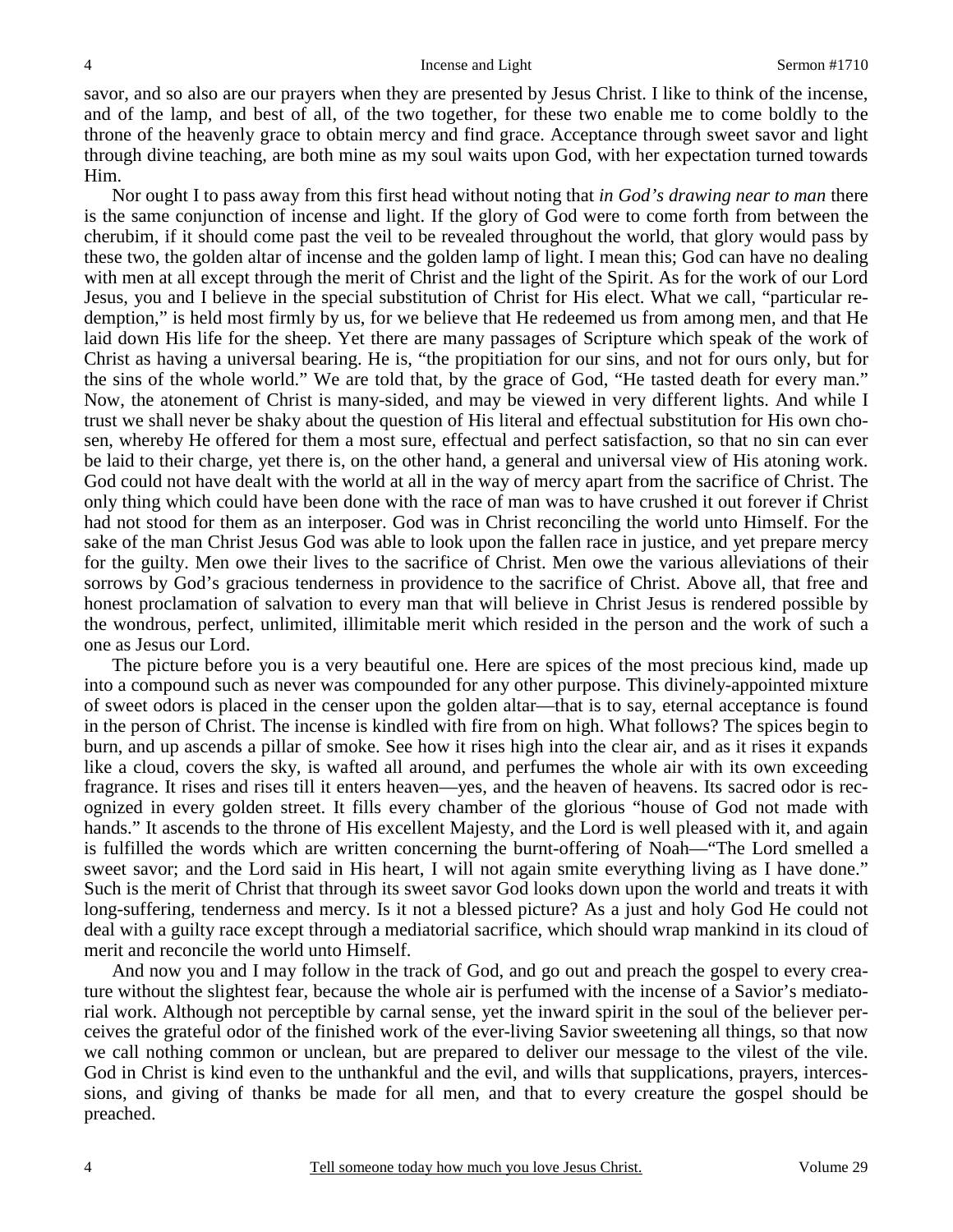We shall not, however, proceed to any practical purpose unless we remember next, that when God comes to deal with men, it is with the light of the Spirit as well as with the merit of Christ. The golden candlestick is as necessary as the golden censer, for God's work among men is always by His Spirit. He is seeking out His people as the woman sought for her lost piece of money, and it is significant that it is written, "She did light a candle and sweep the house." God in His work of salvation comes to men with the candle of His Word lighted through the Holy Spirit, and through the teaching of His Word from day to day that Spirit shines as from a lantern among the sons of men. If you and I would follow in the track of God, as His dear children imitating Him, we must take with us the light of the gospel of the glory of God, and by the power and light of His Spirit we must make known to men the unsearchable riches of Christ. To us Jehovah is our light and our salvation, and when we go in His name we must not go without the light. Thus you see we come to God by the incense and the light, and even so does God come down to man to bless Him.

**II.** Secondly, our text seems to me to teach THE CONNECTION BETWEEN PRAYER AND KNOWLEDGE. The golden altar represents intercession offered by Christ, and also the prayers of all the saints, which are accepted through His intercession. And as the candlestick stood side by side with it, and represented the light of the Spirit of truth, so must true prayer and true knowledge never be separated.

 So I gather, first, that *prayer should be attended with knowledge*. It is ill when men worship they know not what. God is light and He will not have His people worship Him in the dark. When they burn the incense they must also light the lamp. In the Romish Church the mass of the people repeat prayers in an unknown tongue, having no idea of what their meaning may be, and this is both a grievous wrong to the people and a mockery of God. What can be the good of such prayers in the sight of Him who seeks those to worship Him who worship Him in spirit and in truth? Mere sounds without meaning are not prayer. Understanding, desire, and heart must go with every word, or else the prayers are vain repetitions, such as the heathen employ. Supplicants must know what they are asking, or they are not really asking. And you, dear people of God, please notice that the more divine knowledge you get, all things being equal, the more complete will your prayers become. "Grow in grace, and in the knowledge of our Lord and Savior Jesus Christ," light the lamp at the same time that you kindle the incense.

 For instance, when you pray, what prayer can there be without knowing God our Father? How can you pray aright to an unknown god? The more knowledge of God, the more correct prayer becomes. He that comes to God must believe that He is, and that He is the rewarder of them that diligently seek Him. What prayer can there be apart from the knowledge of the Lord Jesus Christ? If we know nothing of Him by whom we pray, how full of sins of ignorance will our prayers be! It is well also, to have a deep, sensible knowledge of sin. Penitential prayers are impossible without this, and how can prayers be accepted if penitence is not mixed with our petitions? We need at the same time that we have the knowledge of sin to have knowledge of our own weaknesses. The man, who is consciously weak, prays for strength, but he who dreams that he is strong will not do so. You need to study yourselves before you pray, so as to ask for those things in which you are most deficient, and for protection against those constitutional tendencies or besetting sins to which you are most subject. The prayer of ignorance is like an arrow shot by a blind man, which is not likely to hit the mark. In proportion as petitions arise from a heart fully instructed in its own necessities will they be likely to ask for the right blessings, and to be prepared aright before the Lord. David wished his prayers to be accepted, and therefore he cried, "Let my prayer be set forth before You as incense."

 A supremely excellent piece of knowledge is to know the promises which we are to plead. Here you have the very sinews of prayer. When a man knows the promise suitable to his case, and lays it before God, saying, "Do as You have said," he presents the best form of supplication. Remember how Jacob pleaded with the Lord the sacred word of promise saying, "You said, I will surely do you good"? When we have looked at all the bearings of the petition so as to make quite certain that it is a petition, the fulfillment of which will glorify God, when we see that it must be consistent with the divine will because of the various statements which God has made in His Word, and because of promises which He has given concerning the matter, then, with the lamp shining clearly upon us, we shall kindle the incense the more discreetly and boldly, and both our prayers and our meditations will be the more accepted of the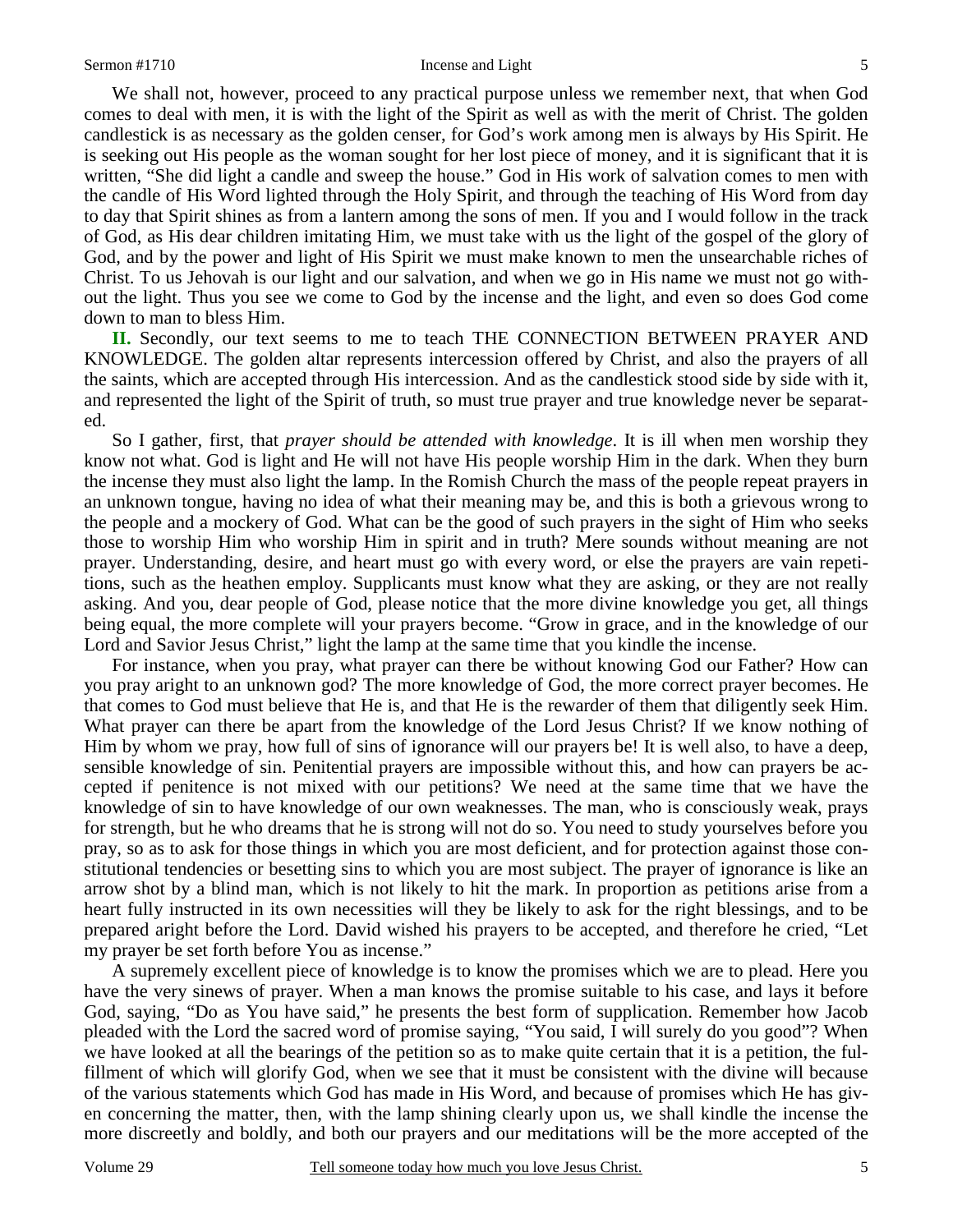Lord. Do try, especially, dear brethren, you that pray in public, to light the lamps when you kindle the incense. It will be for the good of us all if petitions are thoughtful, suitable, Scriptural and withal fresh and hearty. Let us never degenerate into repeating the same expressions till they grow to be mechanical. Let us never drop into the use of hackneyed prayers for everything in general and for nothing in particular. But as instructed men, having thought of what we are going to say; having adapted our prayer to our circumstances and needs, let us order our case before the Lord, and fill our mouth with arguments. Burn the incense of prayer in the light of the Spirit of revelation, praying in the Holy Spirit.

 But now turn the thought round the other way—*knowledge should always be accompanied by prayer.* Whenever we are taught of God, His teaching almost always comes in connection with prayer. But lest we should solely try to learn and forget to pray, let me remind you of a few particulars. Dear brothers and sisters, as a Christian you are a disciple, or student, be also a suppliant. When you are impressed with the greatness, or the goodness, or the immutability, or the faithfulness of God, straightway turn your impressions into supplications. Pray the great God to be gracious to you. Ask the unchangeable God to be the same to you, beg the faithful God to keep His promises to you, implore the mighty God to uphold you. As you learn more and more of God, place the light near the incense by using your knowledge in your pleadings. To employ all your knowledge as fuel for prayer will be the best way of utilizing your acquirements. It will stamp truth firmly on your memory, and it will sanctify your heart.

 When you know more of the Savior, pray your way to Him by it, as ships move into port by their sails. If you have seen His manhood, go and plead His sympathy with you in your weakness. If you have thought more of His Deity, go and worship Him more reverently, and pray that His glory may be seen among the sons of men. Whatever point in the unutterable glory of His perfection breaks most upon your mind pray most that way, opening your window towards the sunrise. So will the Lord teach you more and so shall you have profited by that which you have learned.

 If from day to day, my brothers and sisters, you learn more of your sinfulness, then you have more errands with which to come to the mercy seat. And if you make a new discovery by experience of your corruption and indwelling sin, fly at once to the throne of grace with your discovery lest it weigh you down and drive you to despondency. Make a ladder of your needs with which to climb nearer to heaven. The more your necessities, the more urgent let your persistence be. Cry mightily to God because of the greatness of your poverty. I do not think there is anything in the Scriptures which we cannot pray over. If we learn the devices of the devil, let us pray against them. If we learn the depravity of mankind, let us pray God's Holy Spirit to create men's hearts anew. Everything from the first of Genesis to the end of Revelation, when we truly know it, furnishes us with fresh arguments for drawing near to God. Revealed truth is as a church bell summoning us to come into the presence of the Lord, and bow the knee before Him. As you hear a sermon, turn it into prayer. Even if you find that there is nothing in the sermon, it may benefit you if you pray God to feed His poor famished people. If you will pray all through his discourse, every preacher will minister to your edification directly or indirectly. If you are set upon praying by the lighting of the tiniest candle that ever glimmered, there will at least be sweetness in the incense even if there is no brilliance in the lamp.

**III.** I desire, in the third place, to show SOME SPECIAL PRACTICAL CONNECTION BETWEEN THE INCENSE AND THE LAMP. Let us read the text again, "And Aaron shall burn thereon sweet incense every morning: when he dresses the lamps, he shall burn incense upon it." So, then, there should be prayer especially at the dressing of the lamps, that is to say, when preparing our minds for that ministry by which we enlighten the people among whom we dwell we should be especially earnest in prayer. Preparation for preaching and teaching is most important. God's work is not to be done carelessly as boys shoot arrows at random in their play. We must prepare both by reading and pleading. We must, like the apostles, give ourselves to the Word of God and prayer. We are told by ancient Rabbis that when the priest who was appointed for that office went into the Holy Place, he took with him the golden snuffers, the golden snuff dishes, and a vessel full of pure olive oil, and by the help of these he attended to the trimming of the golden lamp. There were seven lamps on the candelabra. Some of these might have gone quite out during the night. He would have to take away whatever of snuff remained, wipe out the lamp, place a new wick, fill it up with fresh oil, and then kindle the flame anew. In another lamp it may be the light was still burning but feebly. He might have simply to snuff it, take away the "superfluity of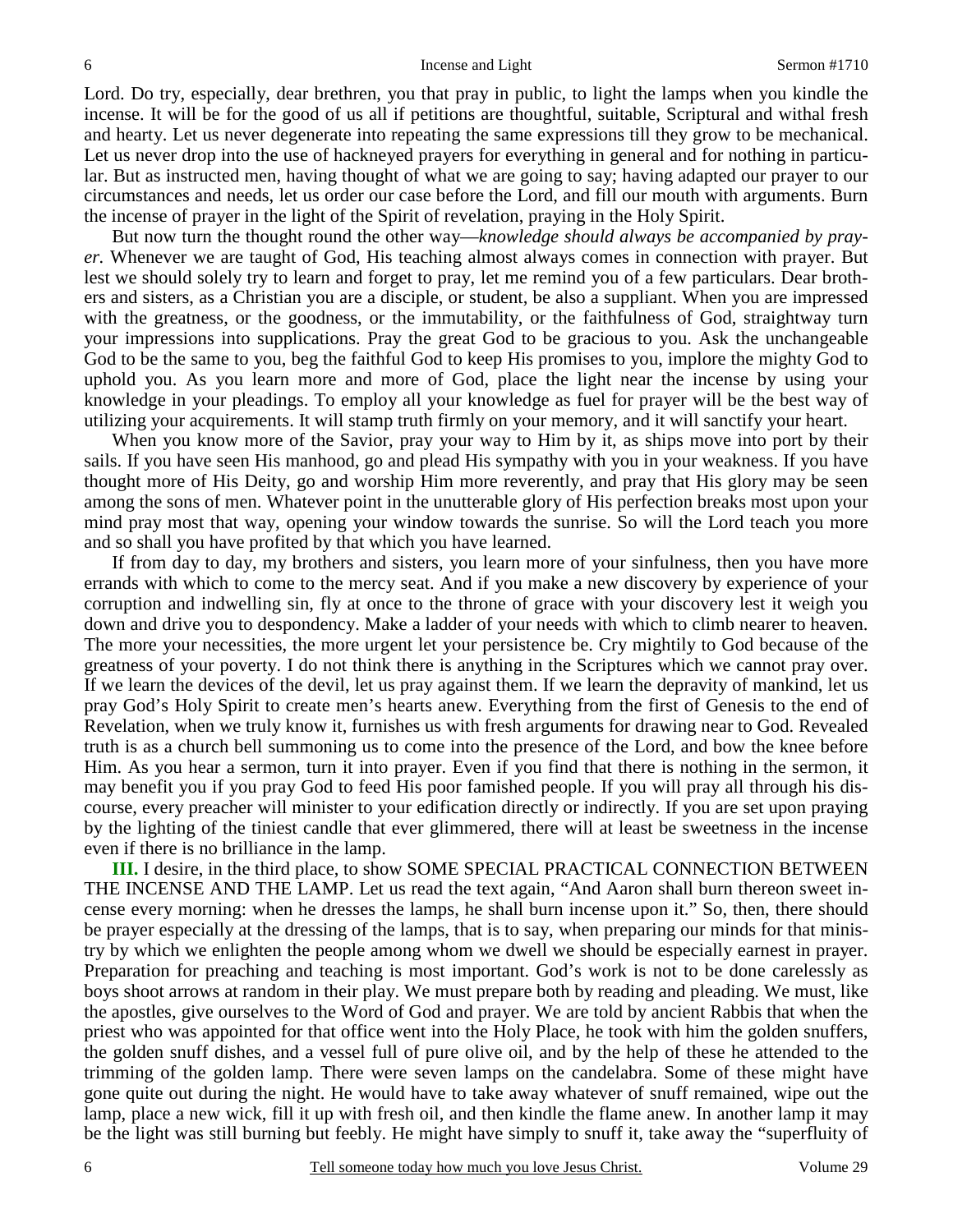naughtiness" in the golden snuff dish and make all things clean and right. Sometimes the light might be burning well and nothing was needed but to replenish it with oil. Thus all was set in order for another day. The same was done in the evening. In the process of trimming lamps there is a measure of offense, snuffs do not give forth a very dainty perfume, and the smear and smelt of oil are not altogether of sweet savor. Therefore, before he trimmed the lamps, the priest kindled the incense. No snuff would then be offensive, for the overpowering fragrance of the incense killed it all and prevented the prevalence of any odor unfit for the house of God. When we go into our studies to try and trim our lamps, let us remember that our first business is to pray. Alas, we have much of smoking wick about us, much negligence, much ignorance, many mistakes and errors, and thereby we shall grieve the Lord if Jesus is not called in to cover all. When we are preparing in secret to serve the Lord in public we shall make poor work of it if we do not beforehand draw near to God in prayer. We need that our garments should be made to smell of myrrh and aloes and cassia by being covered with the merit of Jesus, or else we shall offend even while engaged in the holy act of preparing to spread abroad the light of divine truth. You have to trim your lamps, brothers and sisters, when you go into the Sunday school—at least, I hope you do. I hope you do not run into your class with anything which first comes to hand. If you do not snuff your candles and feed your lamps with fresh oil, your children will sit in darkness before a lamp which does not shine. No, there ought to be careful preparation, according as your time and ability will allow, and above all, the pouring in of the holy oil of the Holy Spirit, by fresh fellowship with Jesus. In that process one of the chief elements is prayer. Dr. Adam Clarke used to say to young ministers, "Study yourselves dead and then pray yourselves alive again," and that is an excellent rule. Work in your study as if it all depended upon you, and then go forth and speak, trusting in God because all depends upon Him. Remember that the chief part of all study of God's Word must be prayer. This is the boring rod and the powder by which we burst open the great rocks of truth. "To have prayed well is to have studied well," said Martin Luther, and so most certainly it is. Therefore let none of us when we dress the lamp forget the incense.

 What a double privilege comes of this! This priest, you see, had thus two things to do for the Lord. If he was called only to light the lamp, that would have been one happy, blessed service. But if he must burn the incense too, he has a double portion of honor in thus doubly serving the Lord his God. So when you are preparing to light up the people, or preparing to enlighten your children in class, what a happy necessity it is which calls upon you at the same time to pray! It is one of the greatest privileges of preachers and teachers, that they are driven to pray more than other people, for they have greater necessities. They have necessities that come upon them because of their office, and these drive them to more frequent supplication, and so their labors become a means of grace to their own souls. Let us thank our Lord Jesus that He has made us kings and priests unto our God, and that He permits us both to let our lights shine before men, and our prayers ascend before God.

 One thing more, this burning of the incense was not only at the dressing of the lamps, but also *at the kindling of the lamps,* when they began to shine. I want to plead, dear friends, very heartily with you that when it is my privilege to come here this week and at all other times to light the lamps, you who are my beloved helpers will take care to burn the incense at the same time. We need the incense of prayer more than ever in these latter days. Did you ever notice in Ezekiel 41:22 that an altar of incense is spoken of, but its dimensions are twice as great as those of the golden altar in the Tabernacle, as if, say some, to teach us that in these gospel times, prayer would become more abundant and would be offered up more frequently than ever. The Gentiles have an altar which presents more incense to the Lord than that which was served by Aaron. And inasmuch as it is more purely spiritual, it is all the more acceptable with God. The altar mentioned by Ezekiel was of wood. As if to show that our worship is to become simpler, and to be more divested of everything that is pompous and showy. Indeed, the altar disappears, and we read, "This is the table that is before the Lord." You will guess the meaning.

 Malachi has a glorious prophecy. "For from the rising of the sun even unto the going down of the same, My name shall be great among the Gentiles; and in every place incense shall be offered unto My name, and a pure offering: for My name shall be great among the heathen, says the Lord of Hosts." Are you not charmed by the divine prophecy? Will you not, yourselves, help to fulfill it?